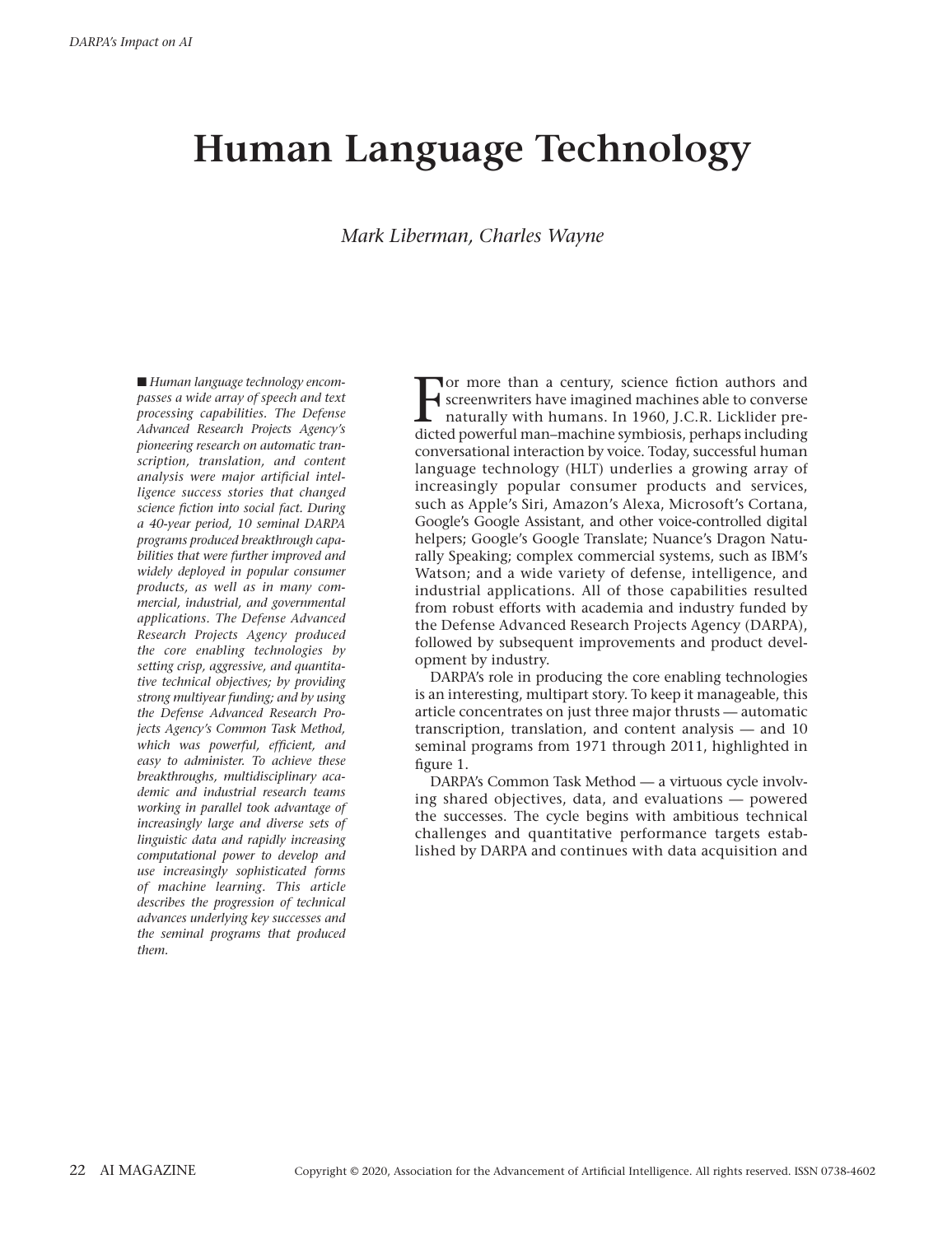# HLT: First Steps to Success

The Advanced Research Projects Agency (ARPA, later renamed DARPA) supported AI research from the beginning. In 1963, under the leadership of J.C.R. Licklider, ARPA provided funding for AI research at Carnegie Mellon University, the Massachusetts Institute of Technology, and Stanford. I was a graduate student at Stanford in 1963 and was the beneficiary of that funding of what turned out to be the beginning of ARPA/DARPA-funded research in spoken language technologies.

In 1971, at DARPA's request, a committee chaired by Allen Newell produced a report that recommended a five-year research effort toward a demonstration of a large vocabulary connected speech understanding system. For the first time in ARPA history, there were specific performance goals: the resulting system should accept connected speech from many speakers, use at least a 1,000-word vocabulary within a task-specific environment, and perform with less than 10 percent semantic error. It was to run in real-time on a 300-million-instructions-per-second computer (projected power of multiprocessor-computer that may be available by 1980).

The report was prescient in many ways. Tools and techniques that were developed at that time continue to be used. Knowledge representation using hidden Markov models (HMMs) and beam search turned out to be enduring techniques, still used after four decades. But, we missed the relevance of many other topics: importance of large data sets; automated learning and discovery of knowledge sources; and development of machine learning (ML) techniques, such as statistical ML.

In retrospect, it was to be the first Grand Challenge task from DARPA. It was ambitious and successful. It would take the community another 40 years to demonstrate systems that could recognize unrehearsed spontaneous speech from an open population, a task many of us believed was impossible in our lifetime. To its credit, DARPA continued to support HLT research throughout the period.

*– Raj Reddy*

annotation, parallel research efforts, and objective evaluations. Workshops are held to discuss evaluation results, data, technical approaches, and future directions; program managers make adjustments; and the cycle repeats until the program attains its goals or exhausts its funding.

Objective performance evaluations were essential. From the mid-1980s onward, the National Institute of Technology administered most of DARPA's official HLT performance evaluations. Working closely with DARPA and the research community, NIST defined evaluations to benchmark progress, selected test sets, created scoring software, administered evaluations, analyzed results, and organized workshops.

Vast quantities of data were also critical. From the early 1990s onward, the Linguistic Data Consortium (LDC; created via a DARPA grant) acquired, annotated, and distributed most of the speech and text data used in DARPA's HLT research and evaluations. The LDC's catalog currently contains terabytes of data spanning approximately 900 datasets. The 277 datasets associated with the Global Autonomous Language Exploitation (GALE) program span Arabic, Chinese, and English; include recordings and transcripts of broadcast news, broadcast conversations, and talk shows; and encompass newswire and magazine text, newsgroups and blogs, treebanks, lexicons, and more. In addition to meeting DARPA program needs, DARPA-funded data have fueled a great deal of other important academic and industrial research.

The Common Task Method was an enduring, energizing feature of all but one of the seminal programs described below. When DARPA opened HLT evaluations and workshops to interested research groups around the world, major contributions often came from researchers not funded by DARPA. This method has spread widely within artificial intelligence (AI) related fields, leading to literally hundreds of open technical challenges. But, in many areas (for example, clinical, educational, legal applications) where such methods could be helpful, they remain rare or absent.

## Technical Advances

This section describes key technical advances within each of the three thrusts. The Automatic Transcription thrust started first and provided valuable lessons for the other two.

# Automatic Transcription

Automatic transcription — otherwise known as automatic speech recognition (SR) or speech-to-text (STT) converts speech to its text equivalent. In the simplest form of this technology, the input is a stream of digital audio and the output is a stream of digital text. Complexities abound as systems must deal with different speakers, languages, styles, and contexts. Researchers explored many different approaches, and four lessons emerged: Learning is better than programming; Global optimization of gradient local decisions is crucial; Top-down and bottom-up knowledge must be combined; and Metrics on shared benchmarks matter.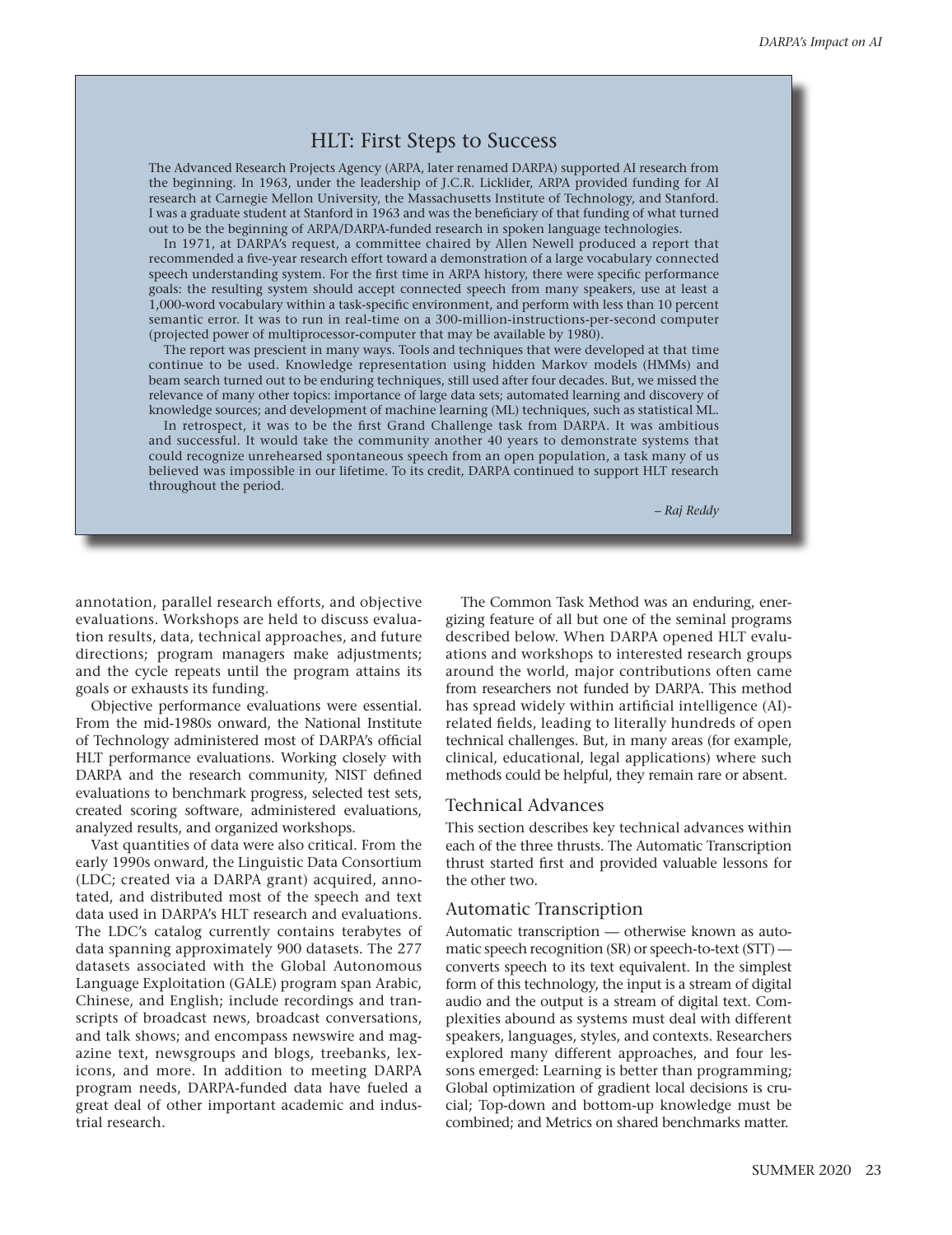

*Figure 1. HLT at DARPA.*

<span id="page-2-0"></span>Ten seminal DARPA HLT programs from 1971 through 2011 that are highlighted in this article. *Figure courtesy of DARPA.*

An effective STT system must cope with complexity on many interacting levels, from words and word sequences to speaker characteristics, audio environments, and recording systems. Rather than trying to address this complexity via hand-crafted rules, successful systems use ML to distill large bodies of training data into millions of parameters representing actionable knowledge about these levels and their relationships.

Like many other AI problems, automatic transcription requires global optimization. An STT system considers thousands of possible words in recognizing each single word, and correspondingly makes an astronomically large number of interconnected decisions in recognizing connected speech. A successful system must combine those decisions to produce a globally optimal result, meaning that local decisions should be gradient rather than categorical — defined by probabilities or other soft scores rather than specific and final choices. Correspondingly, the methods for combining local decisions should also have gradient outputs, up to the point where a system must commit itself to a determinate final answer.

Successful systems need top-down knowledge about the text streams that are their putative outputs as well as bottom-up knowledge about the audio streams that are actual inputs. They also need to find practical and effective ways to integrate those knowledge sources into the recognition process and to adapt them to new circumstances. All of these forms of knowledge should be gradient and should be learned from training data.

The substantial overall improvement in STT performance over several decades was the cumulative result of thousands of experiments, many of which were unsuccessful. Small successes built upon each other through the Common Task Method pioneered by DARPA.

Versions of these same four lessons have played a central role in the other areas of HLT described below, and across AI research in general. But it was in DARPA's automatic transcription programs that these lessons were first learned, before spreading to other areas.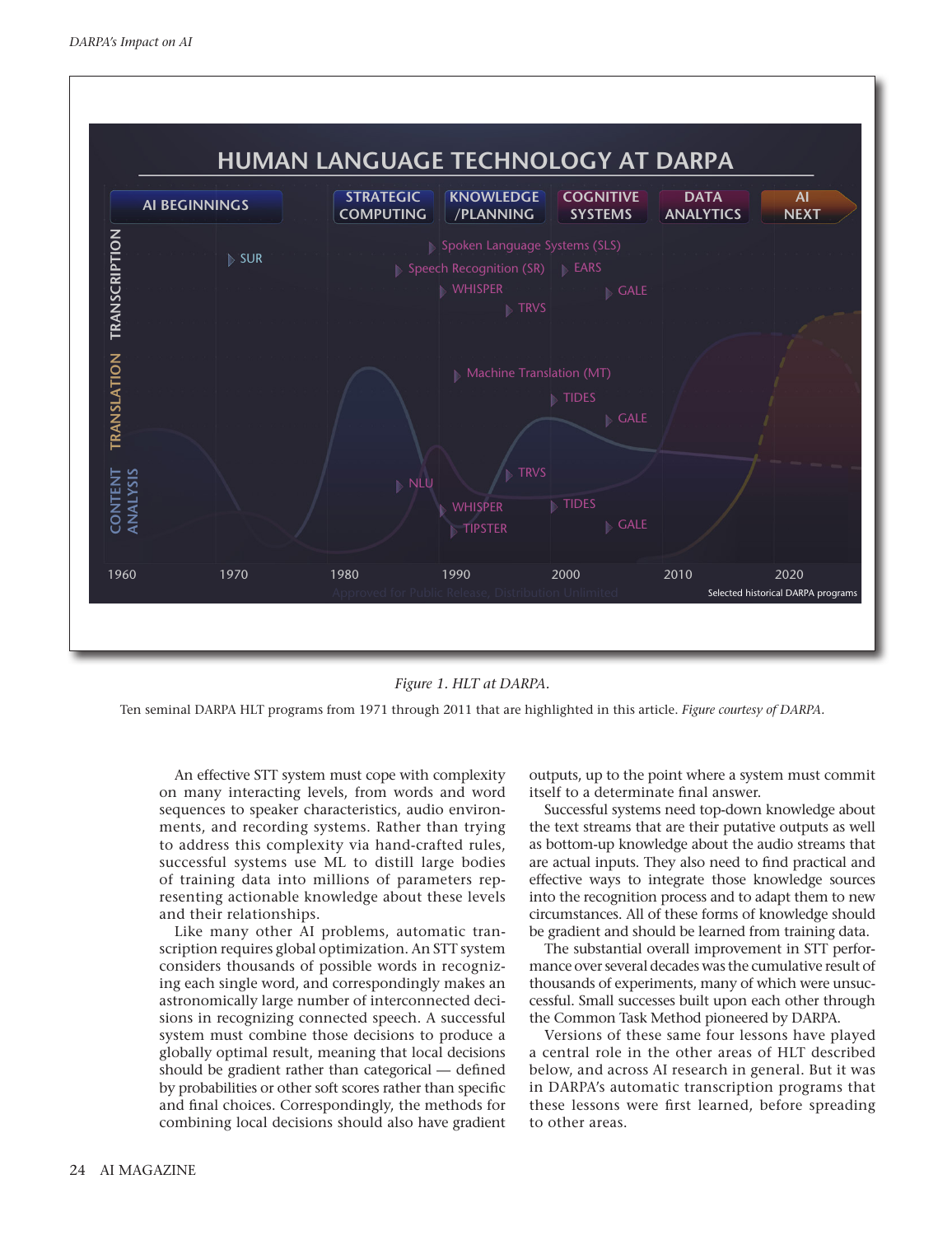# Statistical Models

The first systems to embody the four lessons given above were inspired by Claude Shannon's noisy channel model, which represents information transmission as a stream of symbols encoded by a source, transmitted over an imperfect channel, and then decoded by a receiver. In the application to automatic transcription, the symbol stream at both input and output is text; the encoder is a human speaker who turns the text into speech, the transmission adds noise, and the decoder attempts to recover the original input.

The first glimmer of a successful solution emerged in the early 1970s, as part of DARPA's first speech program. The idea was to consider that the human encoder (that is, the speaker) first encodes a string of words into dictionary pronunciations described by phonetic symbols, termed *phones*. In the second step, the phones are encoded as sounds represented as a probability distribution over sequences of spectral vectors, allowing the system to assign a probability about the time-linked correspondence between a word string and an audio clip. The independence assumptions built into the statistical model made it feasible, in principle, to perform a parallel search for the initial string of words and find a globally optimal solution.

Systems of this type typically use HMMs, in which the underlying word sequence is treated as a Markov chain and we can observe only a probabilistic function of that sequence, namely the sounds. In general, an HMM is represented by two tables: a table of transition probabilities among the hidden states, and another table specifying each state's distribution over observables.

In the case of SR, the hidden states are words, and the transition table is known as a language model. The words are broken down into phonetic segments analogous to those in a dictionary's pronunciation fields (phones) and these are related to snippets of an audio recording via an output table known as an acoustic model. If we have a sufficiently large volume of transcribed and phonetically segmented training material, we can estimate the values in these tables by simple observation (with the usual caveats about statistical estimation).

HMM parameters can be estimated without handsegmented training data, and the forward–backward algorithm makes it possible to train systems on hundreds or thousands of hours of material, because the only requirements are audio recordings and corresponding transcripts.

HMMs became the dominant paradigm in the mid-1980s and opened a vast algorithmic space for exploration. For example, because phonetic segments are not in general uniform, and vary in length, one can try expanding each segment as a number of variablyconnected substates. Because phonetic segments are strongly affected by their context, phones might be replaced by phones in context, such as triphones. Such replacements make statistical estimation a serious

challenge; instead of 40 or so phones, in principle there could be 403 triphones with five substates per phone, each of which needs to specify a multivariate distribution over sounds.

# Neural Models

We expressed the four key lessons in a somewhat abstract form above, using terms such as *learning* and *gradient decisions*, in contrast to writing more specifically about statistics and probability as we might have 10 or 15 years ago. At that earlier time, SR algorithms were explicitly framed as the application of complex statistical models. More recently, we have seen a resurgence of deep learning and neural net algorithms.

Since the 1940s, researchers have explored the idea of connecting inputs to outputs through complex networks of weighted sums with interspersed thresholds and other simple nonlinearities. These networks can be viewed as radically simplified models of the neural networks in animal brains, and in principle can be programmed to compute any computable finite function. A suitably designed network can learn the weights needed to solve a given problem. As computers became exponentially more powerful, and increasing amounts of training material became available, improved algorithms were developed for configuring and training such neural systems. Producing greater accuracy than HMMs for STT, they have become an increasingly important part of ML and AI, as discussed in other articles in this issue.

Systems of this kind are perfectly adapted to implement our four lessons, and therefore they easily fit into AI research programs, in HLT as in other areas, supplementing or replacing the statistical models that led to the earlier generation of successes.

# Automated Evaluations

Simple, automated evaluations played a crucial role in DARPA's HLT successes. For instance, to evaluate automatic transcription performance, DARPA adopted word error rate (WER) as its standard metric. WER matches a system-generated transcript to a human reference transcript, adds up substitutions, insertions, and deletions (that is, errors), and divides by the number of words in the reference transcript.

There are obvious problems with the WER metric not all errors cause equally important changes in meaning, and many errors can simply be ignored. A better measure would accurately reflect the suitability of the system's output for a specific task. However, such measures are often impossible to automate. The fact that WER is easily computed and task-independent, enabled an extraordinary record of success in improving STT technologies during decades of DARPA-sponsored HLT research.

## Automatic Translation

Automatic translation is the conversion of speech or text between languages. Modern automatic translation systems have been based on the same noisy channel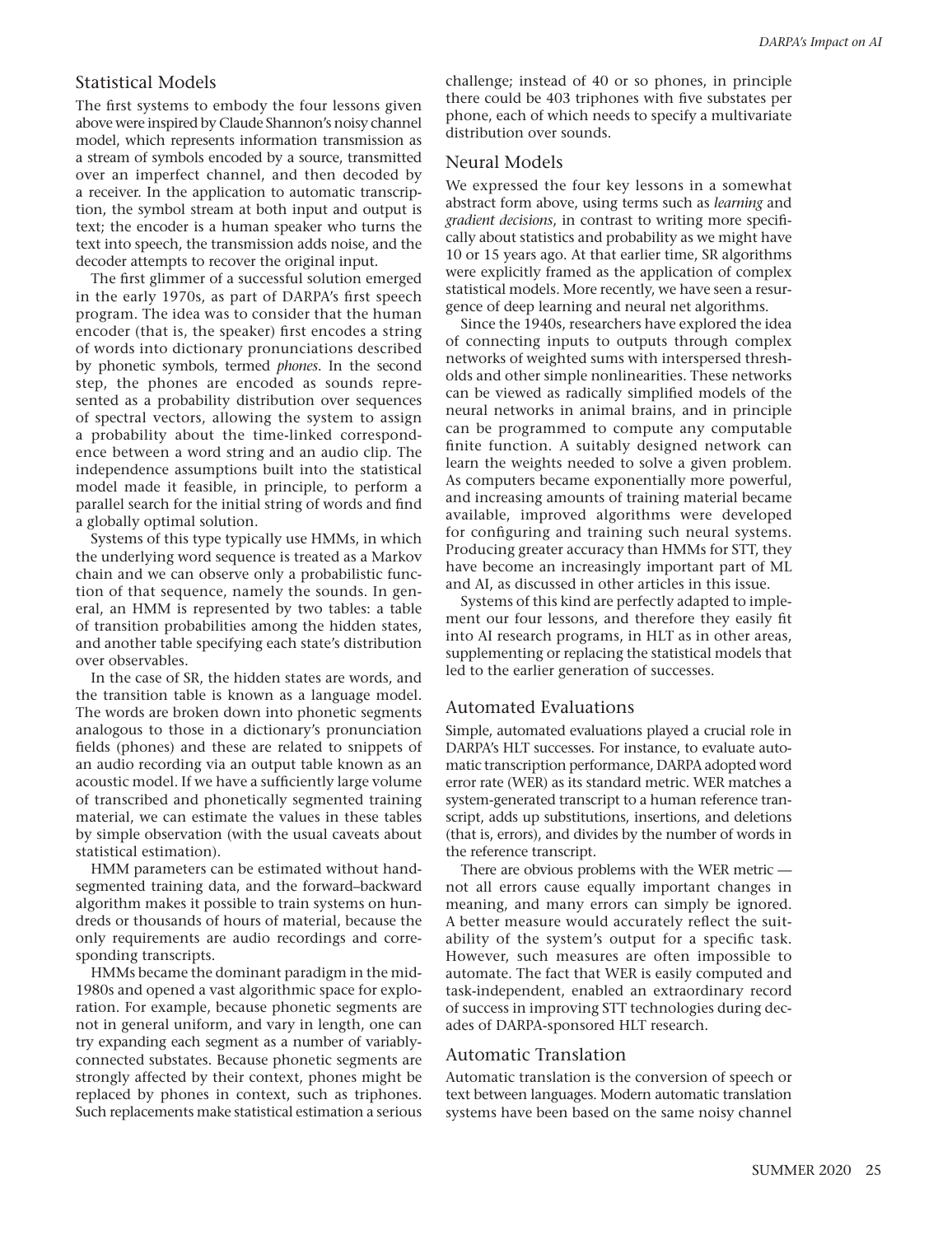model used to frame the STT transcription problem. Applying this metaphor to automatic translation, we assume that someone means to say something in English, but as a result of encoding and channel noise, it comes out in some other language, say Arabic or Chinese, and the receiver then uses a statistical (or neural) model to decode the sender's English intent.

In the simplest form of the decoder for translating a foreign language to English, each input word is associated with a probability distribution over a set of English words. Each possible arrangement of these English words is then scored as a combination of its intrinsic estimated probability as an English-language sequence (its language model score) and the probability of its constituent words as translations of the foreign-language input. Translation from English to another language is the same process in reverse.

That original form, investigated almost 30 years ago, has been superseded by more sophisticated models, but all versions fit the first three of our four lessons. Such systems need parallel text in the two languages for training to learn probabilistic associations between words and monolingual text in the target language to train the output language model. Improving the model requires an easy-to-compute measure for benchmarking.

The challenge in automatic translation, as opposed to automatic transcription, is that there are many different valid translations, involving many possible choices of words and word orders. The BiLingual Evaluation Understudy (BLEU) measure allows for that variation, but in a way that strikes many people as implausible. BLEU evaluates a candidate translation against a small set of alternative human translations by asking what proportion of its words and word sequences can be found, in any order, in any of the corresponding human-translation sentences. The scores are then averaged across all the sentences in the test set.

Despite its simplicity, BLEU correlates reasonably well with human judgments, allowing researchers to hill-climb in the space of possible variations on the simple noisy channel translation model, just as they did using WER in the area of automatic transcription. The result was the same: steady progress over several decades, to the point that automatic translation systems are now used effectively by many millions of people every day. The BLEU experience shows that even a crude evaluation metric can serve to foster significant technical progress in programs that also adhere to the first three lessons.

### Automatic Content Analysis

The goal of automatic content analysis is to turn language into information. This can take many forms and must cope with many challenges.

For example, one simple content-analysis goal could be to detect entities (for example, people, places, organizations, etc.) mentioned in a text. But a person might be referenced by first and last name, by title and last name, by a pronoun, or by a description. A company might be referenced by a full formal name, by a shortened name, or by initials. The automatic content analysis goal might simply be to flag this information, but it might also be to combine results from multiple sources, summarize facts, or track a topic or event.

As in automatic transcription and automatic translation, approaches to automatic content analysis began solely with handcrafted rules, which were expensive to create, limited in both performance and scope of application, and brittle when applied to real-world problems. Again, solid and sustained progress began when researchers, in the context of DARPA programs, replaced most if not all of the handcrafting with ML. Researchers designed systems that combined gradient local evidence into globally optimal decisions, found ways to integrate learned knowledge at different levels and from different sources, and evolved their algorithms through evaluation on shared tasks with well-defined automatic measures.

Through a continuing series of DARPA programs, described in the next section, content-analysis research developed a rich, and continually expanding, set of tasks, datasets, measures, and algorithms.

# Seminal Programs

This section describes the seminal programs within the three thrusts. The first program listed under each thrust was essentially a warmup; more ambitious, better informed programs followed it, sometimes years apart. Text, Radio, Video, Speech (TRVS), Translingual Information Detection, Extraction and Summarization (TIDES), and GALE appear under multiple thrusts.

### Automatic Transcription

Over a span of 40 years, DARPA drove significant transcription technology advances, making transcription more effective for a wider variety of speech, across forms, languages, and genres. [Table 1](#page-5-0) highlights the key programs and the types of speech each attacked.

Speech Understanding Research addressed a simple type of speech: short information-seeking queries from a 1,000-word vocabulary with a highly constrained syntax. DARPA funded several research groups, challenging them to construct end-to-end systems able to transcribe and understand the queries well enough to produce a correct response. That was the outer limit of what experts thought could be possible, and no one knew whether it could be achieved.

The groups took advantage of the considerable knowledge scientists and engineers had regarding speech production, perception, and analysis to design complex systems incorporating mixtures of handcrafted rules and statistical models that integrated multiple sources of knowledge. In addition to producing a system that exceeded DARPA's goals, these efforts laid useful groundwork for future advances. But despite Speech Understanding Research's success, DARPA chose not to extend the work primarily because 1970s computational power could not support real-time applications.

After a 10-year hiatus, DARPA resumed work on automatic transcription by launching a series of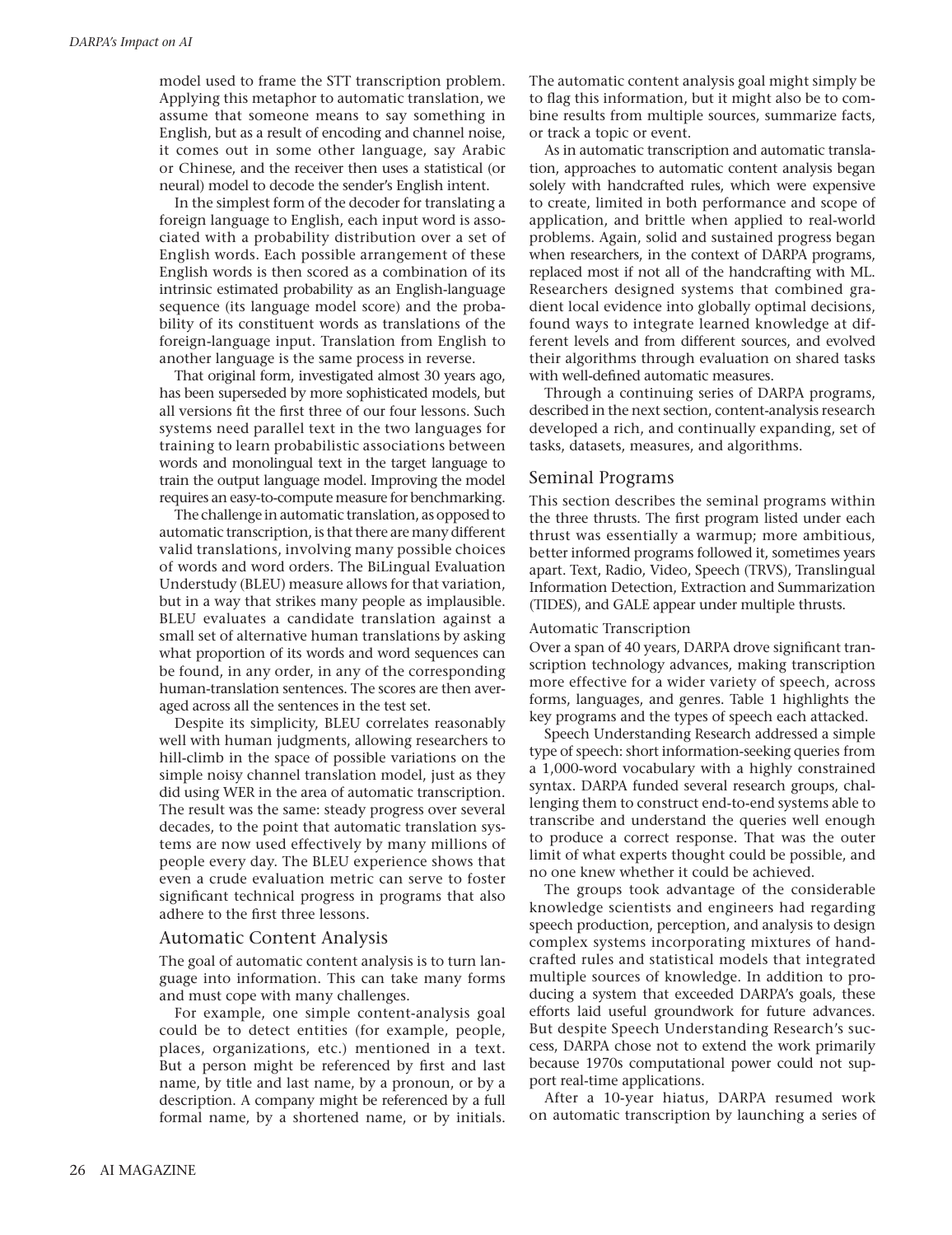<span id="page-5-0"></span>

| <b>SUR</b>  | Speech Understanding Research                                                                            | 1971–1976     |
|-------------|----------------------------------------------------------------------------------------------------------|---------------|
|             | Speaker-dependent read speech with 1,000-word vocabulary                                                 |               |
| <b>SR</b>   | Speech Recognition                                                                                       | 1986-1994     |
|             | Speaker-dependent read speech with 1,000-word vocabulary and highly restricted grammar                   |               |
|             | Speaker-independent read speech from Wall Street Journal sentences with 5K, 20K,<br>and 64K vocabularies |               |
| <b>SLS</b>  | Spoken Language Systems                                                                                  | 1989-1994     |
|             | Speaker-independent, goal-directed spontaneous speech with unlimited vocabulary                          |               |
|             | <b>WHISPER</b>                                                                                           | 1990-1993     |
|             | Speaker-independent conversational telephone speech                                                      |               |
| <b>TRVS</b> | Text, Radio, Video, Speech                                                                               | 1996-2000     |
|             | Broadcast news in Chinese and English                                                                    |               |
| <b>EARS</b> | Effective, Affordable, Reusable STT                                                                      | $2001 - 2004$ |
|             | Broadcast news and telephone conversations in Arabic, Chinese, and English                               |               |
| <b>GALE</b> | Global Autonomous Language Exploitation                                                                  | 2005-2011     |
|             | Broadcast news and talk shows in Arabic, Chinese, and English                                            |               |
|             |                                                                                                          |               |

*Table 1. DARPA Programs that Advanced Automatic Transcription.*

increasingly ambitious research programs attacking various styles of speech in multiple languages. Taking advantage of increasing computational capabilities and data availability, these programs produced ever more powerful transcription algorithms.

The evolving transcription systems incorporated increasingly sophisticated acoustic models that captured the variability of speech sounds (within and across words) and language models that captured how words are strung together. The models were trained on large quantities of spoken and written data.

From 1986 through 2004, DARPA focused on driving down WER — a simple, objective measure of accuracy introduced previously — computed by comparing a system's output to an official transcript and counting substitutions, insertions, and deletions as errors. [Figure 2](#page-7-0) shows the speech styles attacked and the WER reductions obtained by the best speakerindependent transcription systems from 1988 through 2004. The various lines do not always decline monotonically as one would expect, because NIST chose new test sets for each evaluation, some unintentionally harder or easier than others.

DARPA-funded researchers had to participate in periodic open evaluations and workshops; outside groups were permitted to participate as well, with DARPA providing linguistic data but no funding. This mutually beneficial arrangement increased competition, introduced new ideas, and accelerated progress while simultaneously conferring the credibility and access sought by the volunteers. All participants had to share their data and describe their algorithms, thereby accelerating progress. And, because NIST

provided automated software for calculating WER, researchers could perform algorithmic hill-climbing on their own test sets and conduct in-house evaluations on set-aside data. The result was strong, steady progress. Year-to-year improvements were rarely dramatic, but the cumulative effects were. The resulting technology now empowers countless applications.

In a series of steps, SR significantly improved transcription accuracy on increasingly challenging types of read speech. Early SR efforts included both rulebased and statistical approaches, but DARPA quickly abandoned an expensive handcrafted, rule-based system when the 1988 evaluation demonstrated the superiority of the less-expensive, more-accurate, and more-flexible statistical approaches.

Researchers first attacked small-vocabulary, narrowdomain read speech using a corpus of militarystyle sentences from a 1,000-word vocabulary with a bigram (that is, two-word) language model. After three years of research on this highly-artificial task, speaker-dependent systems (for which test speakers had laboriously trained acoustic models to their voices) achieved a WER of 1.8 percent; speaker-independent systems achieved a WER of 3.6 percent.

Researchers then moved on to speaker-independent, broad-domain read speech, specifically sentences from the *Wall Street Journal* with vocabulary sizes increasing from 5,000 words to 64,000 words. The black lines in [figure 2](#page-7-0) depict the WER reductions obtained with acoustic models trained on the voices of multiple speakers, none of whom was a test speaker. Subsequent programs dealt only with speakerindependent, unlimited vocabulary speech.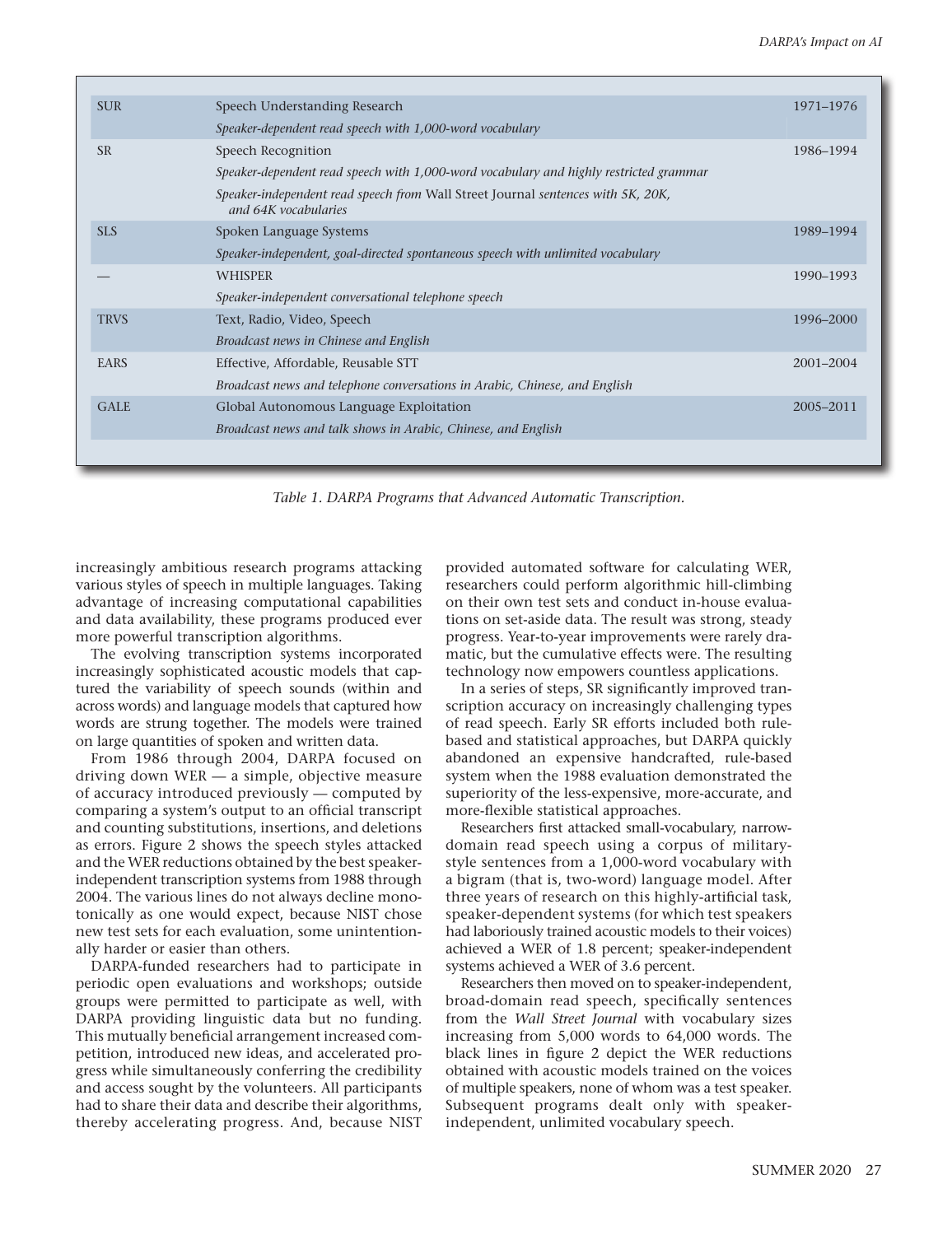# From DARPA Research to Commercial Applications

Several decades of DARPA spoken-language programs have helped industry advance AI and natural interaction in profound ways. Many new speech and language services from companies like Amazon, Apple, Google, IBM, Microsoft, and Nuance directly benefited from DARPA's pioneering speech and language research.

I participated in DARPA's spoken language research at Carnegie Mellon University before I joined Microsoft in 1993 to lead the newly formed Microsoft Speech Research and Development Group. Microsoft then licensed Carnegie Mellon University's Sphinx-II speech technology, which I had helped to create, and which was mostly funded by DARPA. Several prominent Carnegie Mellon University speech and language researchers also joined my Microsoft team, and we built on DARPA HLT foundations to significantly advance the technology. In 2016, Microsoft became the first company to reach human parity in transcribing conversational speech on the SWITCHBOARD corpus.

As a result of capabilities first developed in DARPA HLT programs, Microsoft has been able to partner with others in industry and academia to deliver speech and language products and services that help to remove language barriers and ease human–computer interaction. SR, machine translation (MT), and digital assistants have become widely available in many of Microsoft's products, including the Xbox entertainment system, productivity applications such as Office Dictation and PowerPoint automatic captioning and transcription, personal assistants like Cortana and Microsoft Translator, and Azure Cognitive Services for developers. Other companies have also benefited directly from DARPA HLT research — for example, Apple's Siri was originally developed as a spin-off from the DARPA Cognitive Assistant that Learns and Organizes program.

*– Xuedong Huang*

SLS developed technology to automatically transcribe goal-directed spontaneous speech; specifically, requests for information related to air travel planning that could be answered by a hypothetical Air Travel Information System, a forerunner to Apple's Siri.

Participating sites collected training and test data via Wizard-of-Oz simulations. When a naïve user posed a question, unseen assistants would quickly transcribe the speech, post the transcript on the user's screen (as if a computer had produced it), query an appropriate database, and then display the response. The simulation was quite effective, fooling even some technical managers. As spontaneous speech transcription technology improved, hidden human transcribers were no longer needed; and the automatically transcribed speech allowed data to be collected more rapidly and encouraged users to speak more briefly. The green line in [figure 2](#page-7-0) reflects the rapid reduction of WER achieved on the resulting test data sets.

WHISPER was designed to develop speaker- and topic-spotting technology for conversational telephone speech. To fuel that research, Texas Instruments created the first version of the SWITCHBOARD corpus containing thousands of telephone conversations between strangers labeled by speaker and topic.

WHISPER unexpectedly inaugurated the government's work on conversational speech transcription all because one site decided to attack topic spotting by creating automatic transcription technology for conversational speech. Although the resulting transcripts were full of errors (WER near 100%), they proved more effective than acoustic template-based word spotting for identifying topics. Inspired by this discovery, the National Security Agency started sponsoring research on conversational speech transcription technology. DARPA returned to the challenge eight years later in the Effective, Affordable, Reusable STT (EARS) program discussed below. The red lines in [figure 2](#page-7-0) depict WER reductions on various conversational speech corpora.

TRVS included DARPA's first attempt to automatically transcribe broadcast news. The solid blue line in [figure 2](#page-7-0) depicts WER declines for English; the dashed blue line, for Chinese.

EARS was a strong, systematic attempt to create fast, accurate transcription technology for broadcast news and telephone conversations in three major languages: Arabic, Chinese, and English. Researchers developed increasingly sophisticated probabilistic acoustic and language models, estimating parameters from what would become an order-of-magnitude-more training data. For broadcast news, the solid blue line in [figure 1](#page-2-0) depicts WER declines for English sources; the dashed and dotted blue lines, for Arabic and Chinese sources. For telephone conversations, the solid red lines depict WER declines on various English corpora; the dashed and dotted red lines, for Arabic and Chinese.

In a span of just three years, EARS researchers slashed WERs in half for English — cutting them from 18.0 percent to 8.6 percent for broadcast news and from 27.8 percent to 12.4 percent for conversational telephone speech. These numbers are from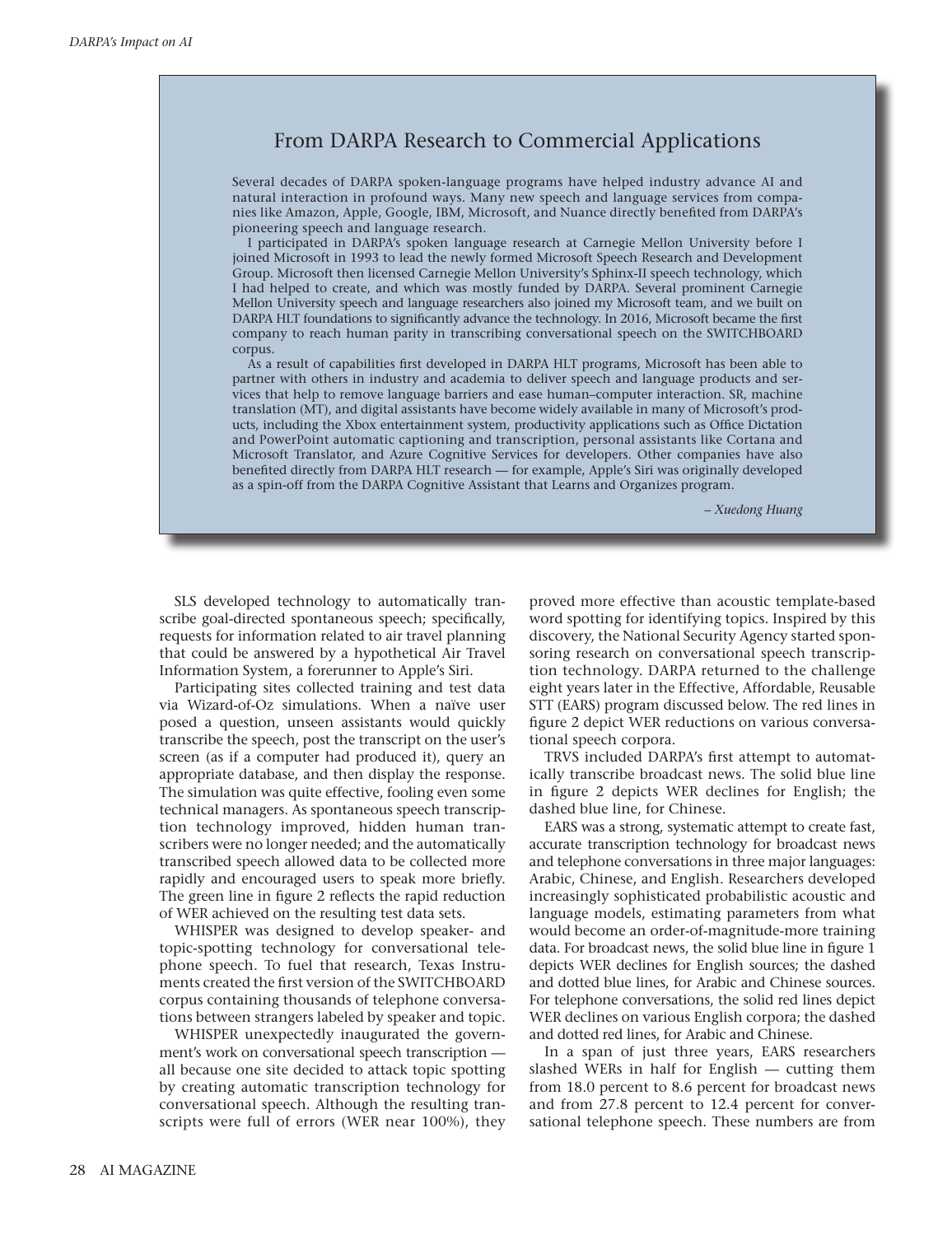

*Figure 2. Advances in Speaker-Independent Transcription Accuracy. Figure courtesy National Institutes of Standards and Technology.*

<span id="page-7-0"></span>Go/No-Go evaluations on stable, set-aside test sets, not the everchanging test sets used for [figure 2](#page-7-0).

To produce more rapidly readable transcripts, EARS also worked on metadata extraction techniques — to detect disfluencies, sentence boundaries, and who spoke when in multiparty speech — and measured impact via readability speed experiments.

Although EARS was meeting increasingly challenging Go/No-Go criteria for speed and accuracy and was scheduled to run for a total of five years, DARPA terminated it at the three-year mark to launch the GALE program described below. STT research on broadcast news continued within GALE, but research on telephone conversations ceased.

GALE created transcription engines to transcribe broadcast news and talk shows in Arabic, Chinese, and English. Researchers tailored those engines to

optimize the output of downstream translation and distillation engines; they did not focus on, nor officially measure, WER reductions produced by the transcription engines.

# Automatic Translation

During a span of 20 years, DARPA programs thoroughly revolutionized automatic translation. The first two programs highlighted in [Table 2](#page-8-0) addressed textto-text translation; the third added STT translation.

MT was DARPA's first foray into translating naturally occurring text. DARPA funded three research groups, each pursuing a different technical approach: manually encoded transfer rules, statistical techniques informed by automatic transcription, and a combined linguistic and statistical approach. Deviating from the Common Task Method, DARPA permitted each group to focus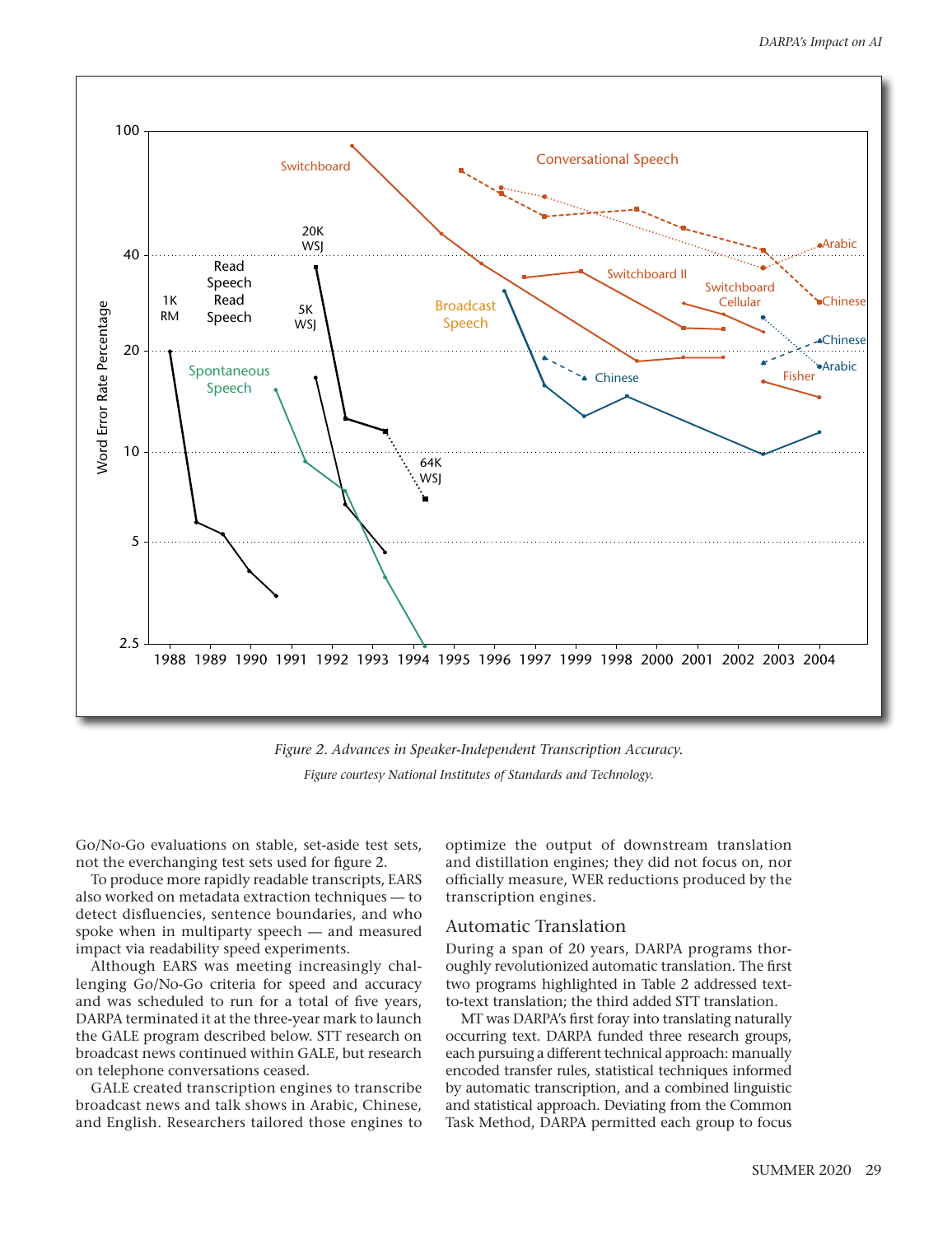مصر للطير ان قد تعاود غدا الار بعاء رحلاتها الى ليبيا

القاهر ة ) 4-6اف ب - (اعلن مسؤول في شركة الخطوط المصرية للطيران اليوم الثلاثاء ان شركة "مصر للطيران "قد تستانف اعتبارا من يوم غد الاربعاء رحلاتها الى ليبيا اثر قرار مجلس الامن الدولي تعليق الحظر المفر وض على ليبيا .

insistent Wednesday may recurred her trips to Libya tomorrow for flying

Cairo 6-4 (AFP) - an official announced today in the Egyptian lines company for flying Tuesday is a company "insistent for flying" may resumed a consideration of a day Wednesday tomorrow her trips to Libya of Security Council decision trace international the imposed ban comment.

EgyptAir Has Tomorrow, Wednesday to Resume Its Flights to Libya

Cairo, 4-6 (AFP) - said an official at the Egyptian Company for aviation company today that EgyptAir may resume as of tomorrow, Wednesday flights to Libya following the decision of the Security Council to suspend the embargo imposed on Libya.

# **Source 2002 2004 Human**

Egypt Air May Resume its Flights to Libya Tomorrow

Cairo, April 6 (AFP) - An Egypt Air official announced, on Tuesday, that Egypt Air will resume its flights to Libya as of tomorrow, Wednesday, after the UN Security Council had announced the suspension of the embargo imposed on Libya.

# *Figure 3. Advances in Translation Accuracy during TIDES.*

<span id="page-8-1"></span><span id="page-8-0"></span>

| <b>MT</b>    | Machine Translation                                              | 1991-1993 |
|--------------|------------------------------------------------------------------|-----------|
|              | Journalistic text from Spanish, French, and Japanese to English  |           |
| <b>TIDES</b> | Translingual Information Detection, Extraction and Summarization | 2000-2004 |
|              | Newswire from Arabic and Chinese to English                      |           |
| <b>GALE</b>  | Global Autonomous Language Exploitation                          | 2005-2011 |
|              | Newswire and newsgroups from Arabic and Chinese to English       |           |
|              |                                                                  |           |

*Table 2. DARPA Programs that Advanced Automatic Translation.*

on a different source language. While the results were somewhat promising, it was not possible to compare the effectiveness of the different approaches. Furthermore, slow, labor-intensive, manual evaluations of translation accuracy — using techniques developed for grading human translators — proved inappropriate and greatly impeded progress.

Eight years later, TIDES launched a strong, sustained effort to create technology for automatically translating Arabic and Chinese text to passable English. To fuel the research, the LDC amassed and annotated substantial corpora of Arabic, Chinese, and English newswires, including parallel (Arabic-English and Chinese-English) data. TIDES researchers extended and substantially improved upon the statistical translation approaches that had shown promise during the MT program. DARPA adopted a crude automated method (BLEU) for evaluating translation accuracy. In the same way that WER helped transcription technology improve, BLEU helped translation technology advance — by allowing researchers to use error-based ML to rapidly improve their translation algorithms.

Because the meaning of a BLEU score (that is, the geometric average of *n*-word matches between a candidate translation and several good human reference translations) was difficult for laymen to comprehend, NIST also computed Percent-of-Human figures based on the ratio of a machinetranslation BLEU score to a human-translation BLEU score.

[Figure 3](#page-8-1) is an example of how well TIDES turned Arabic text into increasingly comprehensible English text—figuratively, darkness into light. The 2004 translation is imperfect, but gives English readers some understanding of the Arabic.

GALE pushed automatic translation further forward. Its text inputs were newswires and newsgroups; its speech inputs were broadcast news and talk shows; its source languages were Arabic and Chinese. Researchers jointly optimized GALE's transcription and translation engines to maximize end-to-end (speech input to translated text output) accuracy.

Researchers continued to use BLEU internally to guide algorithmic improvements, but DARPA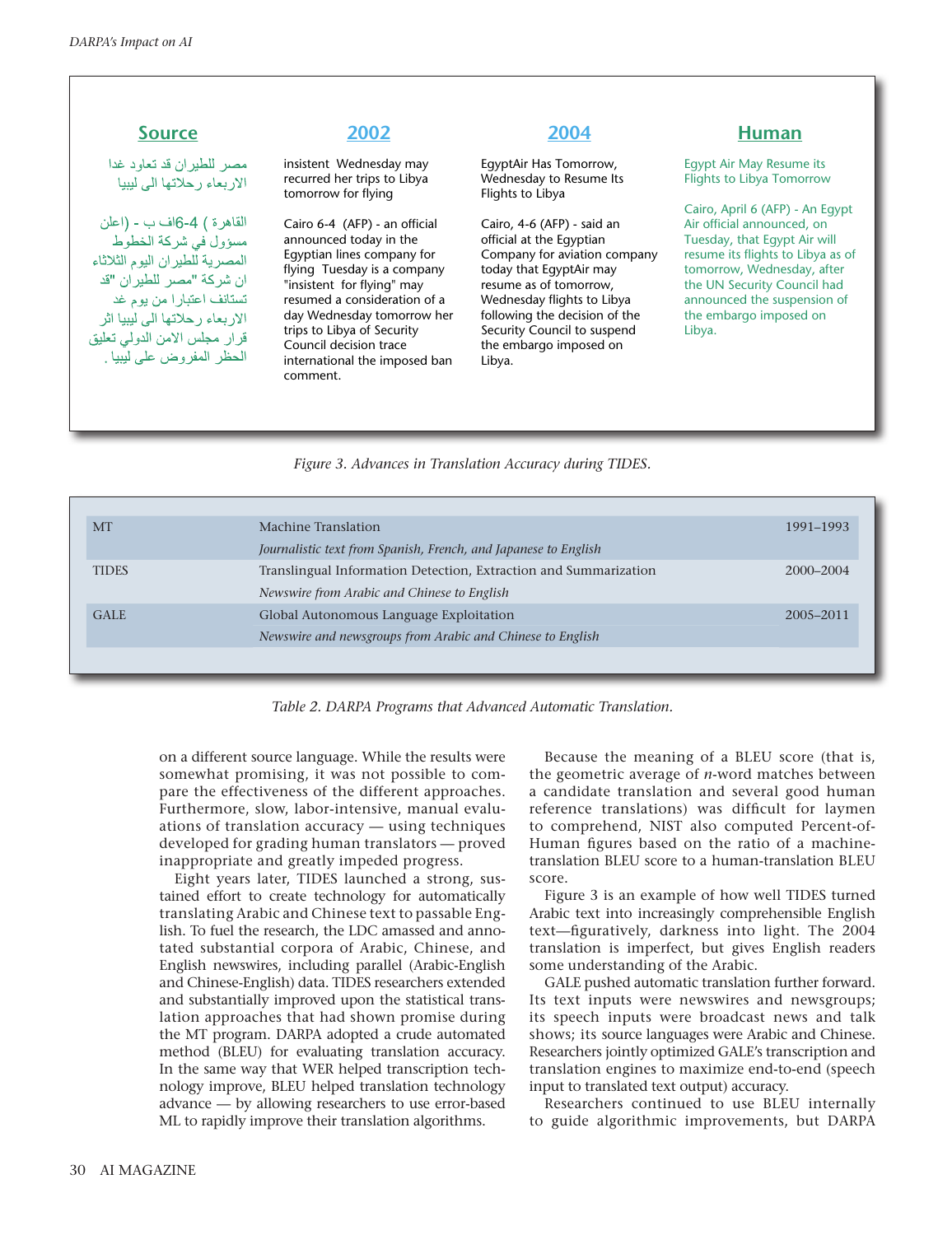<span id="page-9-0"></span>

| <b>NLU</b>   | Natural Language Understanding                                                                                                                                                                                      | 1986-1989 |
|--------------|---------------------------------------------------------------------------------------------------------------------------------------------------------------------------------------------------------------------|-----------|
|              | Extraction of facts from Navy messages about equipment failures                                                                                                                                                     |           |
|              | <b>WHISPER</b>                                                                                                                                                                                                      | 1990-1993 |
|              | Spotting of speakers and topics in conversational telephone speech                                                                                                                                                  |           |
|              | <b>TIPSTER</b>                                                                                                                                                                                                      | 1991-1998 |
|              | Retrieval of desired documents from large, diverse collections. Extraction of facts about entities,<br>relations, and events from news stories                                                                      |           |
|              | Summarization of news stories                                                                                                                                                                                       |           |
| <b>TRVS</b>  | Text, Radio, Video, Speech                                                                                                                                                                                          | 1996-2000 |
|              | Detection and tracking of unforeseen topics (events) from newswire and automatically<br>transcribed broadcast news in Chinese and English                                                                           |           |
| <b>TIDES</b> | Translingual Information Detection, Extraction and Summarization                                                                                                                                                    | 2000-2004 |
|              | Question answering and cross language retrieval plus TDT from newswire and automatically<br>transcribed broadcast news in Arabic, Chinese, and English                                                              |           |
|              | Extraction of facts about names, entities, and relationships from Arabic, Chinese, and English<br>newswires                                                                                                         |           |
|              | Summarization of one or more news articles                                                                                                                                                                          |           |
| <b>GALE</b>  | Global Autonomous Language Exploitation                                                                                                                                                                             | 2005-2011 |
|              | Improved detection and extraction capabilities for formal and informal text (newswires<br>and news groups) plus automatically transcribed speech (broadcast news and talk shows)<br>in Arabic, Chinese, and English |           |
|              | Distillation engine to deliver (in English) precise information requested by English speakers<br>(without redundancy) from those Arabic, Chinese, and English sources                                               |           |
|              |                                                                                                                                                                                                                     |           |

*Table 3. DARPA Programs that Advanced Automatic Content Analysis.*

adopted a more natural measure of translation accuracy for GALE's Go/No-Go evaluations. This involved having English-speaking editors revise system outputs as little as possible to make them contain the same information as gold-standard reference translations. The fewer distinct edits needed, the better. [Figure 3](#page-8-1) shows how rapidly translation errors declined on various types of Arabic data during GALE's five phases (P1 ... P5). Progress on Chinese was similar, albeit slower.

# Automatic Content Analysis

During a 25-year period, DARPA's goals and funding revolutionized automatic content analysis, producing technology for detecting desired information in speech or text, extracting information to populate knowledge bases, and summarizing information in readable forms. [Table 3](#page-9-0) highlights the seminal programs and their corresponding focuses.

Natural Language Understanding began DARPA's work on extracting facts from documents to populate databases. The research used brief Navy messages about shipboard equipment failures (that is, casualty reports, or CASREPs). To spur progress, the Naval Ocean Systems Center organized two Message Understanding Conferences: MUC-1 in 1987, and MUC-2 in 1989.

MUC-1 was an exploratory free-for-all, in which each participating group decided independently how to express the content of a set of sample messages, and there was no formal evaluation of the success of their efforts. For MUC-2, the organizers specified a data model in the form of a template with 10 slots; provided training data with correctly filled templates; and tested participants' analyses of unseen test examples using recall and precision as quantitative performance measures.

WHISPER developed techniques for spotting specified speakers and topics in conversational telephone speech. It used the SWITCHBOARD corpus wherein no one spoke to the same person or discussed the same topic more than once. When WHISPER ended, SWITCHBOARD contained 2,438 two-way conversations among 543 speakers on 70 topics. WHISPER was remarkably successful, correctly detecting specified speakers and topics at least 80 percent of the time with no more than three-percent false alarms for speakers and 10 percent for topics.

TIPSTER developed detection, extraction, and summarization capabilities for text. Unlike earlier information retrieval research that used small sets of documents from a few specialized sources, TIPSTER's detection research assembled and distributed large,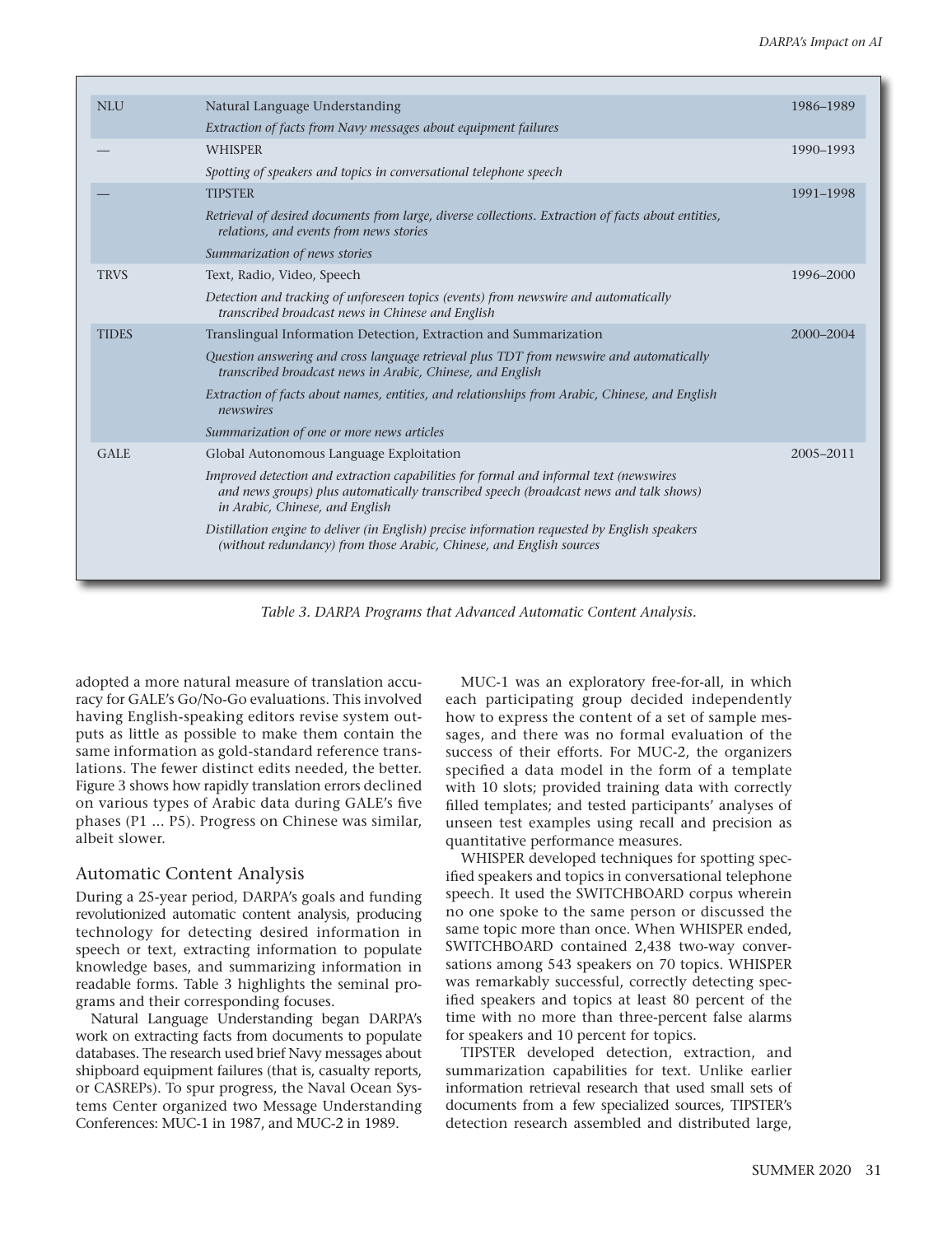diverse corpora of naturally occurring text — 750,000 documents in 1992 alone. This was shortly after the appearance of the Web in 1991, but before the first generally available web browser in 1993, and well before the founding of Google in 1998; it was a time that digital documents generally had to be converted from proprietary typographical-engine formats. When TIPSTER ended in 1998, it had provided researchers 4,550,453 documents from 38 sources.

TIPSTER addressed five types of detection — English routing/filtering, ad hoc English retrieval, high-precision retrieval, Chinese retrieval, and Spanish retrieval. To evaluate ad hoc retrieval, NIST provided a large set of documents and a set of carefully crafted queries. For each query, systems automatically scored all of the documents for relevance and submitted the results to NIST; analysts reviewed the highest ranked documents and made binary judgments about the relevance of each; and NIST then used those judgments to produce precision-recall graphs and to calculate mean average precision metrics.

To exchange information about technical approaches and evaluation results more broadly, NIST founded the annual Text Retrieval Evaluation Conference series. Now in its 28th year, the Text Retrieval Evaluation Conference has explored more than a hundred fundamental capabilities and leading-edge applications. Capabilities span detection, extraction, and summarization, and are integrated with SR, MT, and the analysis of images and videos. Research inspired by these tasks and discussions has played a key role in nearly every aspect of modern research in AI.

TIPSTER's extraction research focused on techniques for filling databases with structured information extracted from text. Systems had to analyze documents to tag textual mentions of named entities (for example, people, places, organizations, dates, times, etc.); find information about the entities, relations, and events; and enter that information in multislot templates. TIPSTER continued the MUCs, broadening the range of subject areas to include news stories about terrorist incidents (MUC-3 and MUC-4), corporate joint ventures and microelectronic production (MUC-5), labor disputes and corporate management changes (MUC-6), and rocket launches and airplane crashes (MUC-7).

TIPSTER's summarization work sought to reduce the amount of text a person would have to read to understand a document. NIST started the Summarization Analysis Conference series to discuss technical approaches and evaluation results.

TIPSTER transferred its most promising technologies to various government agencies and received a Hammer Award from Vice President Gore for significant contributions toward reinventing government.

TRVS broke new ground by launching research on topic detection and tracking (TDT). Unlike traditional retrieval applications that seek specified information, TDT tackled a new problem — detecting unforeseen (unspecified) events described in continuously arriving streams of speech and text, and tracking stories about them. The purpose was to alert analysts to the occurrence of new events and to group stories about them for further review.

TDT research, conducted on English and Chinese data, included story segmentation (automatically partitioning streams of text and audio into stories), topic detection (identifying events described in stories), and topic tracking (identifying other stories about the same event in the same or another language). To support the research and evaluation, the LDC assembled and annotated large, diverse data sets: 84,896 stories in English (from two news services plus five broadcast news sources), and 14,267 stories in Chinese (from two news services and one broadcast news source).

In TDT evaluations, NIST used miss-false alarm in lieu of precision-recall to emphasize the importance of minimizing errors and to avoid the confounding effects of target richness in different corpora. At each possible decision point, NIST calculated a normalized cost from 0.000 (perfect) to 1.000 based on the miss-and-false-alarm probability at that decision point, and hypothesized costs for misses (10) and false alarms (1), plus the a priori probability for the target condition (for example, a story being on topic). Because the number of on-topic stories varied widely and topic difficulty was a major source of variability, NIST reported topic-weighted results (wherein each topic contributes equally to the overall averages) to improve the reliability of the performance measures. [Figure 5](#page-12-0) shows a detection error tradeoff graph.

TIDES built upon the successes of TIPSTER and TRVS by developing technology to help English speakers find and interpret needed information quickly and effectively regardless of language or medium. The inputs were a variety of news sources (newswires plus automatically transcribed radio and television news broadcasts) in three important and distinctly different languages (Arabic, Chinese, and English).

TIDES detection research produced operationally useful capabilities for simple question answering, cross language retrieval, audio retrieval, topic tracking, and topic clustering; these were fielded in various demonstration systems and delivered to military customers. TIDES also began groundbreaking research on high-accuracy retrieval. Extraction research moved from ad hoc, domain-specific tasks to domain-neutral tasks; produced highly effective name recognition technologies for all three languages; and expanded the number of relation types it could extract. Summarization research sought to substantially reduce the number of words an analyst would have to read to understand the content of news articles (single articles or groups of articles), in which summaries could be fluent text or bullets.

Combining the above capabilities with automatic transcription technology, TIDES built real-time systems that enabled English-speaking operators to access and interpret information from various Arabic speech and text sources. TIDES used two operational prototypes in the 2004 Strong Angel exercise — a proxy for humanitarian operations across the civilmilitary boundary in Iraq, Afghanistan, and future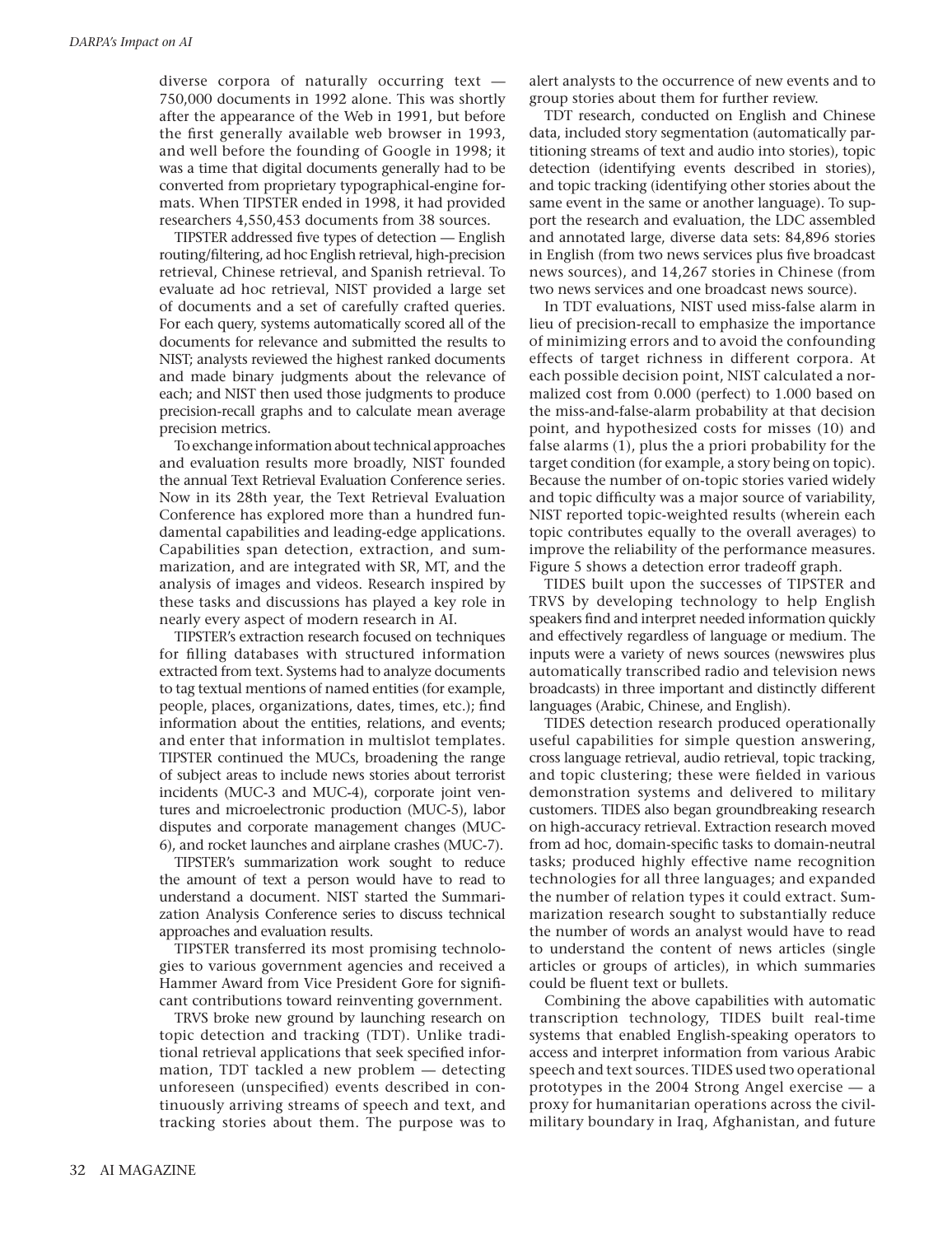

<span id="page-11-0"></span>*Figure 4. Advances in Translation Accuracy during GALE. Figure courtesy of DARPA.*

conflict zones — and transferred other interactive systems to the military. TIDES also conducted two surprise language experiments to determine how quickly HLT technologies could be ported to languages that might suddenly become operationally important. Cebuano and Hindi were the two trial languages, very different linguistically, and in terms of data availability. Those experiments showed that strong multisite collaboration could produce somewhat useful capabilities in less than a month.

GALE sought to give users the precise information they requested, with citations and without redundancy. Researchers pushed automatic content analysis further forward, significantly improving upon TIDES capabilities for entity and relation tagging, topic modeling, event detection, and cross-document entity linking. Researchers integrated those technologies in distillation engines that operated on the outputs of GALE's transcription and translation engines.

When users expressed their information needs via English language template queries — such as, "Describe attacks in [location] giving location (as specific as possible), date, and number of dead and injured" systems were expected to provide comprehensive responses containing all relevant information without redundancy, note corroborating information and contradictions, and include all appropriate citations.

To evaluate distillation performance, British Aerospace (BAE) Systems compared system outputs to those produced by time-limited humans, by looking at information nuggets relevant to the template queries. Systems found many more facts than humans but also produced a great number of false alarms. Combining miss and false-alarm information, BAE found that system scores exceeded human scores 50 percent of the time.

This is a convenient place to conclude our discussion of the seminal programs that made HLT a reality and moved it far forward. The GALE program extended and integrated all three thrusts — producing systems with transcription, translation, and distillation engines connected in series — transcription to convert speech to text, translation to convert Arabic and Chinese to English, and distillation — to provide the precise information requested by Englishspeaking analysts and decision makers, regardless of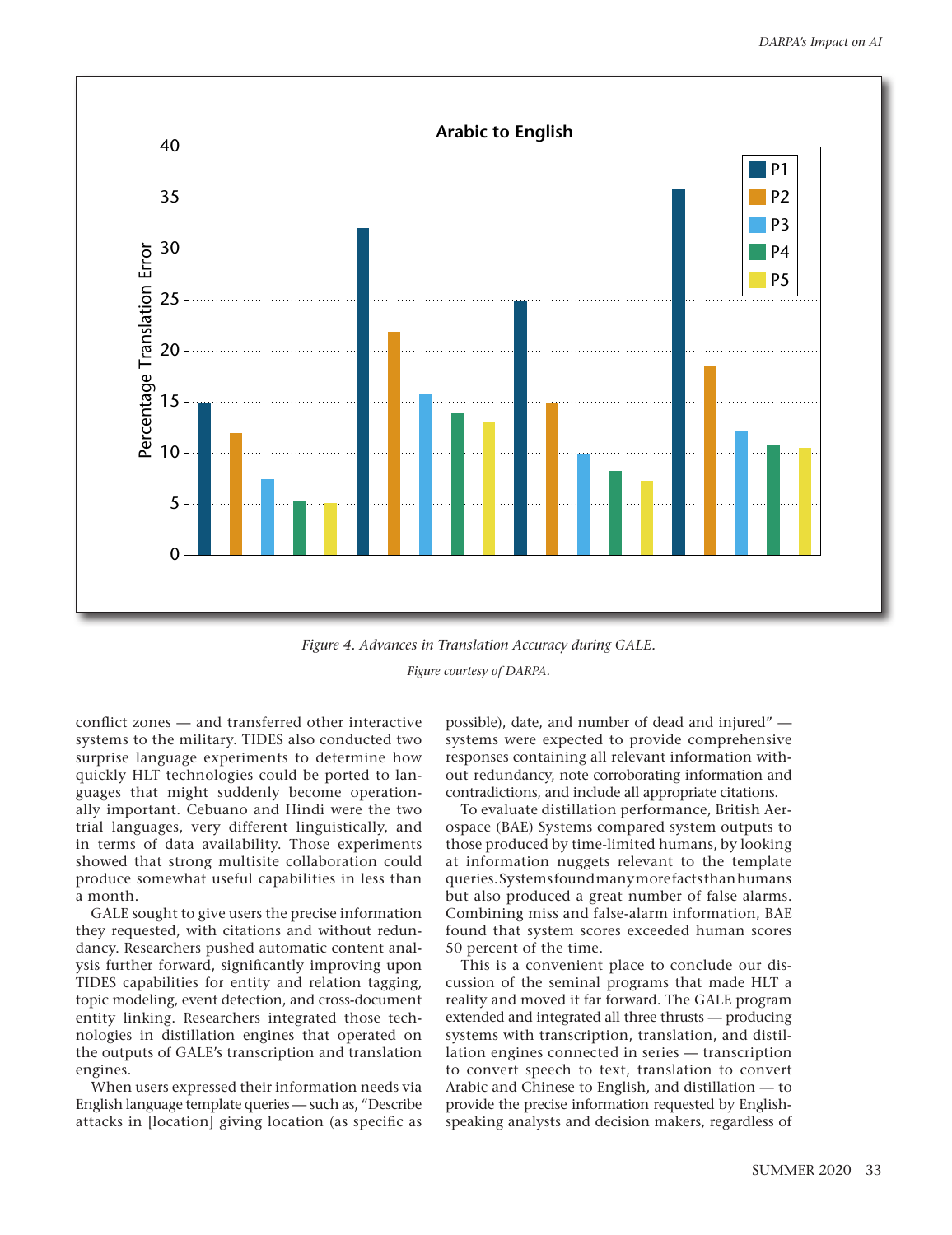

*Figure 5. Tracking Results for Best System.*

<span id="page-12-0"></span>*Figure courtesy of the National Institutes of Standards and Technology.*

source language (Arabic, Chinese, English), medium (speech or text), and genre (formal or informal). Unlike previous speech programs that focused on cutting WER or translation programs that raised BLEU scores, GALE focused on overall utility as judged by humans. Its Go/No-Go criteria were stated in terms of translation and distillation accuracy.

# Additional Programs

In addition to the 10 seminal programs described above, other programs advanced HLT capabilities in various ways, including understanding spoken commands in extreme noise, for example, inside tanks (SPINE); performing optical character recognition on handwritten and printed text and translating them into English text (MADCAT); performing speech activity detection, language identification, speaker identification, and word spotting in noisy and degraded signal environments (RATS); performing automatic translation of and information retrieval from, informal text (BOLT); performing two-way speech-to-speech translation using human-machine dialog for error correction and ambiguity resolution (TRANSTAC); creating knowledge bases from multilingual text by consolidating information regarding entities, events, relations, and sentiments (DEFT); and creating capabilities for extracting entities and events from low resource languages (LORELEI)

Two new programs are now focusing on creating a semantic engine to automatically generate multiple alternative interpretations of events, situations, or trends, based on a variety of unstructured multimedia, multilingual sources that may be noisy, conflicting, or deceptive (AIDA), and developing a